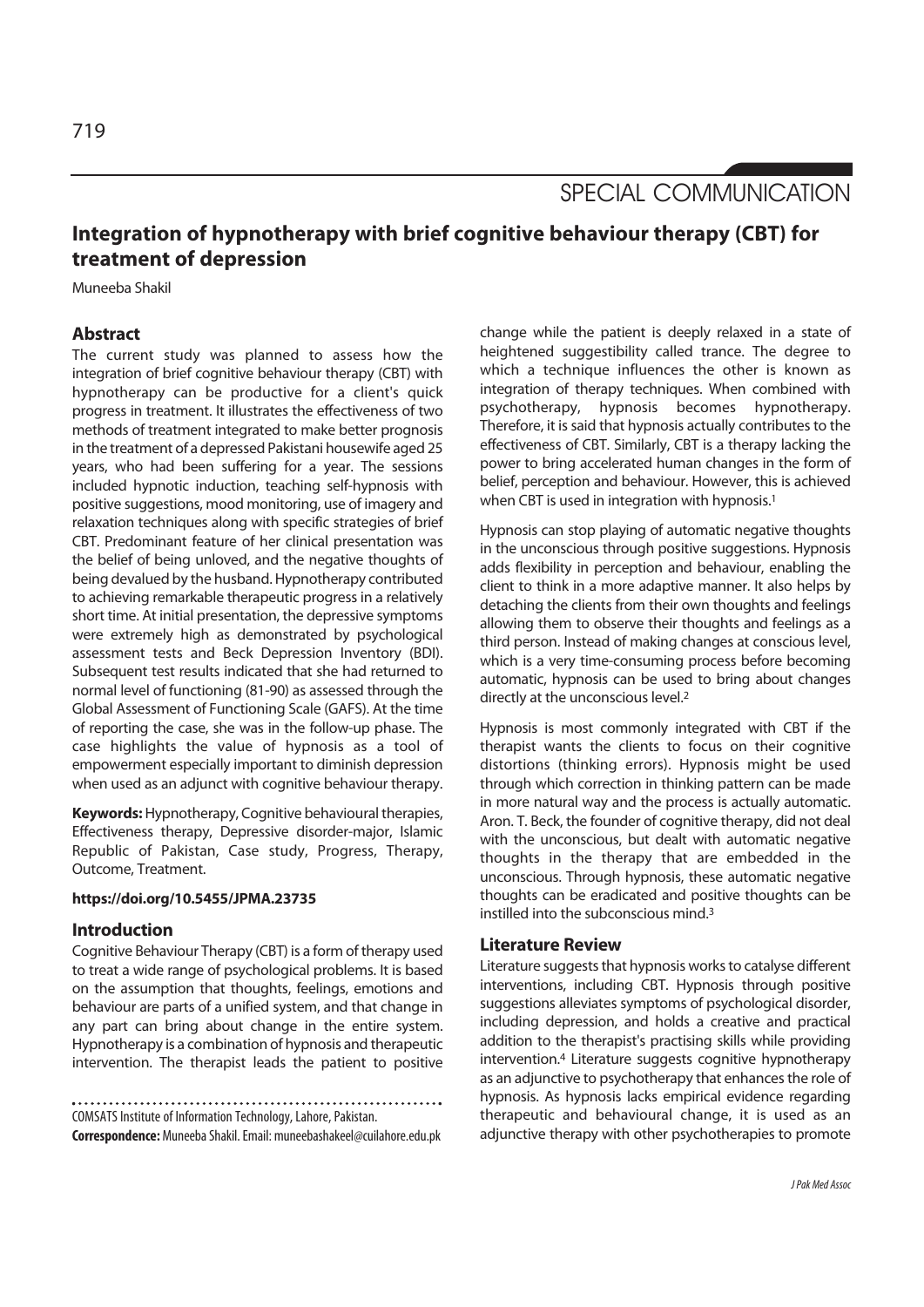Integration of hypnotherapy with brief cognitive behaviour therapy (CBT) for treatment of depression  $720$ 

its standing therapeutically. It is systematically integrated with a well-established CBT which represents the best integrated psychotherapeutic approach for merging empirical findings.5 The American Psychological Association in 19996 acknowledged hypnosis as an effective adjunct to CBT. Literature clearly suggests the effectiveness of hypnosis for many conditions. Currently, the challenge is to empirically explore the limitation and further the possibilities for hypnotherapy as an effective treatment modality.7 Literature further suggests that hypnotherapy is a beneficial part of some treatment regimes.8 According to a study, hypnotic intervention showed promising results for treating low to moderate level depression,9 and found it to be a successful non-pharmacological treatment to address symptoms of depression.10 Kirsch et al. compared the efficacy of cognitive behaviour hypnotherapy with CBT alone through meta-analysis and concluded that CBT was more effective when integrated with hypnosis compared to CBT alone.11

### **Case Report**

A housewife aged 25 years came to seek therapy who had done her graduation in 2016 and had got married in June, 2017. She had a daughter aged 3 months, and lived in a nuclear family setup in Gujranwala in the Punjab province of Pakistan. She was accompanied by her mother to Transformation Wellness clinics in Lahore throughout the therapy sessions. Her mother reported to be worried for her daughter as her son in law had sent her back, saying he would take her home only after she was mentally stable. At first sight, the client appeared to be sad, was talking in a low tone, and appeared resistant in interacting with the therapist.

### **Presenting Problems**

She reported experiencing low mood throughout the day with crying spells, changes in her appetite, insomnia, lack of energy, loss of interest in routine activities, negative thoughts, poor concentration, and feelings of worthlessness, hopelessness and indecisiveness. Her symptoms had started a year back and had exacerbated in the preceding 6 months. She said she has been disappointed with her husband as he did not give her proper time and attention, and she had a feeling that he did not love her. She expressed her emptiness and hopelessness with her future life. She was having frequent disputes with her husband over her demand to shift his family business to Lahore. She reported to have never liked the environment of the city she was residing in and wanted to come back to her birthplace. She felt suffocated and devastated by her in-laws, her husband's gathering and was having adjustment issues. She demanded a lot of time and attention from her husband which he was unable to provide because of his work routine and socialisation with his friends. She reported having a train of automatic negative thoughts throughout the day, feeling low and hopeless. She had difficulty in falling asleep and usually woke up in the middle of her sleep. She also complained of her weight-gain because of over-eating under stress. She was also having indecisiveness regarding undergoing treatment, staying with her mother or going back to her husband. She believed that if she stayed with her mother, her husband would have no choice to shift his business to Lahore.

## **Methodology**

## **Assessment for Diagnosis**

For the diagnosis of client's symptomatic presentation, psychological assessment was carried out through Human Figure Drawing, Thematic Apperception Test (TAT), Rorschach Inkblot Test and Beck Depression Inventory (BDI)<sup>12</sup>. Her baseline level of functioning was assessed through Global Assessment of Functioning Scale (GAFS).

# **Assessment of Suitability for CBT and Hypnotherapy**

An initial CBT assessment was carried out to check her appropriateness for the therapy and to decide whether to continue with the brief version of CBT or to switch to some other therapy.

## **Evaluation Criteria**

It included strong motivation to change with knowledge of benefits associated with treatment; clear goals for treatment; willingness to devote the time needed for the weekly sessions; commitment for out-of-session homework; family's support; adequate cognitive functioning and educational level; and mild level of psychopathology.

In order to assess her hypnotisability and level of suggestibility to carry out acceptable primary suggestions, her level of concentration and imagination were tested. In addition, to allay her fears and anxieties, misconceptions about hypnosis and to establish rapport with her, four of the primary suggestibility tests were carried out that included Chevreul's Pendulum Experiment, a permissive test of concentration; Arms Rising and Falling Test, a permissive test of imagination;

a) Hand Clasp Test, an authoritative test of imagination; and the Progressive Muscle Relaxation Test, a permissive test of relaxation.

These tests provided the therapist an opportunity to evaluate her likeliness to be a successful client for clinical hypnosis. The tests also preconditioned her for hypnosis by allaying her fears and provided clues to the therapist in selecting appropriate induction methods based on her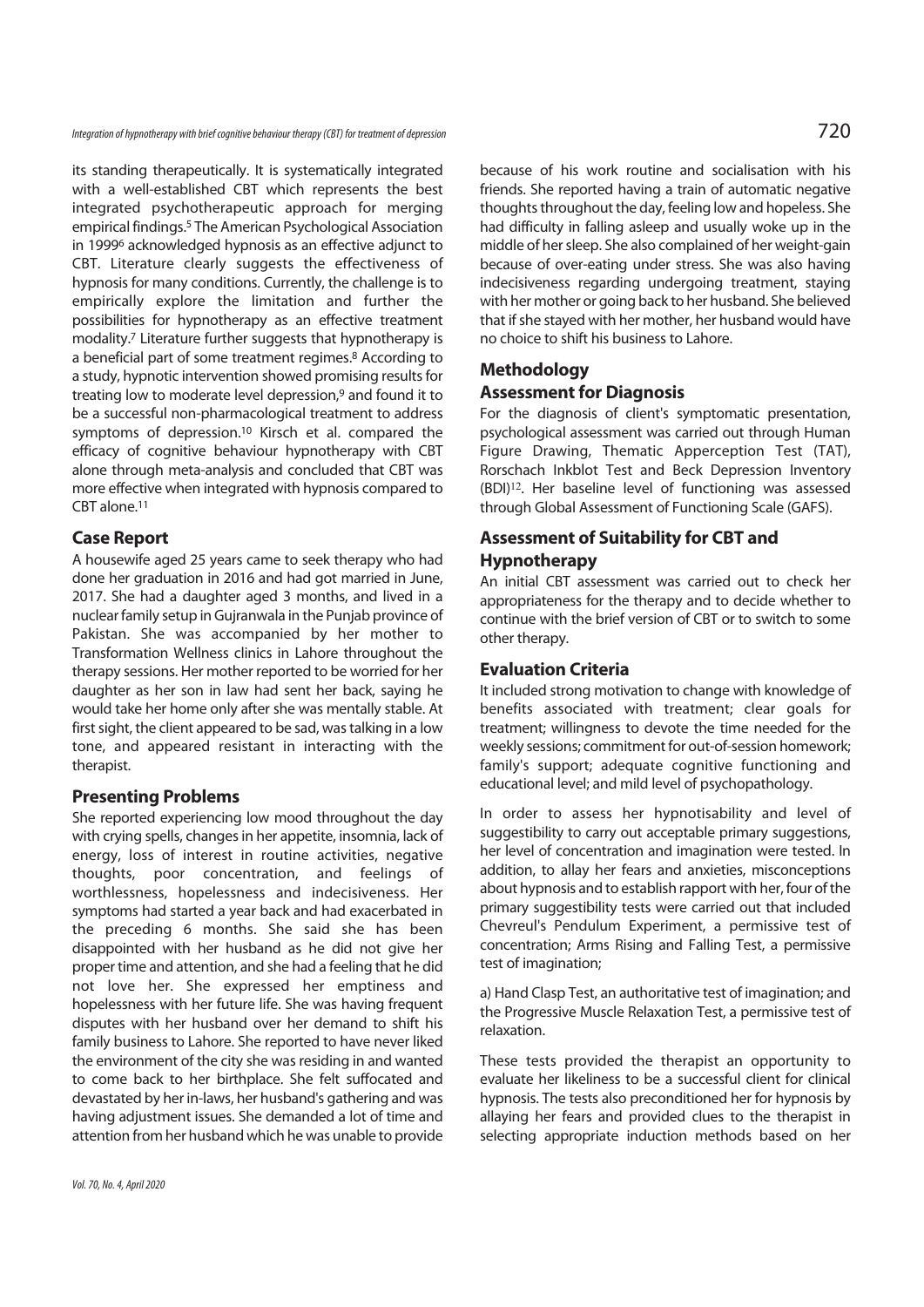# $721$  M. Shaki.

### response to the tests.

## **Session Plan**

On the basis of evaluation, it was decided to provide her 2 sessions (45 minutes each) in a week. Brief CBT was completed in the period of a month excluding the follow-up sessions. The treatment was carried out in December, 2017, and continued till the end of follow-up sessions in June, 2018. Client's verbal and written consent was taken before using her case for the current study. Throughout the process of assessment, therapy and while reporting her case, confidentiality was maintained at all times.

# **Specific Interventions Session 1**

A 45-minutes session, during which the client was given CBT orientation, including a description of how her problems can be conceptualised and treated. She was psychoeducated about the structure, format and expectations of the therapy, her concerns were assessed and initial treatment goals were set that included awareness of her thoughts before thought-challenging through psychoeducation, learning of two cognitive and two behavioural strategies to cope with stress, to learn and use thought testing to manage depression, plan and perform one pleasant activity per week, a check on symptoms, and completion of homework assignments. Finally, she was educated about her disorder with an instillation of hope and sense of empowerment. Keeping in mind her stubbornness, indirect conversational hypnosis techniques were used to inculcate positive suggestions in her subconscious and challenge her negative thought in a non-threatening manner.

## **Session 2**

In the first 5 minutes, client's mood was reviewed and with the help of the therapist, she elicited her automatic negative thoughts associated with the shift in her emotions. It was then decided to focus on those automatic thoughts that bring about most of the mood changes. Before initiating specific CBT techniques, hypnotic inductions were used to facilitate the process of change with hypnotic and posthypnotic suggestions used as ego strengtheners. She underwent first hypnotic induction with positive suggestions specific to her case. Her negative thoughts, beliefs and associated negative feelings were rated on a scale of 0-100 and the strongest ones were considered first. The client practised thought record form in an attempt to change her maladaptive thoughts and beliefs to more adaptive ones by recording the situation in which the negative thought occurred, the negative thought itself, associated negative emotion and mood, evidences that does and does not support the negative thought. The client was then asked to generate an alternative positive thought and rate her mood in response to the thought. After the activity, a list of cognitive distortions with examples was discussed with her, giving her insight into what thinking errors she was usually engaging herself in. As a homework assignment, she was given thought record form and was asked to complete the first three sections, create a list of assumptions, evidence for and against those assumptions, and to keep a list of automatic thoughts she had during the day.

## **Session 3**

Client's mood was briefly reviewed in 5 minutes and discussion from the previous session was bridged with the current session and agenda items for the current session were set. In 5 minutes, her homework assignment was reviewed. Her maladaptive thoughts and beliefs were than challenged through Socratic questioning and she was guided for developing a more balanced thinking by taking evidences against her negative thoughts. Once evidence was generated, a more balanced thought was formed. She rated the believability of the alternative thought from 0-100. If the thought was above 50 it was accepted otherwise more work was done on it. Once an alternative thought was formed, her mood and emotions associated to the automatic thoughts were re-rated and she was given the insight that a more adaptive emotion had been generated by modifying the thought. This method was followed for each of her strong negative thought. She was than given second hypnotic induction with a deep breathing exercise and backward counting as a deepener. In this induction all the therapeutic skills learned were incorporated in positive suggestions to be used in future life when needed to strengthen the therapy process and an ego-strengthening script was used to fulfil the purpose. By the end of the session, she was given homework assignment of listing the advantages and disadvantages of keeping a thought record and to complete the 7 columns of thought record form by herself at home.

## **Session 4**

The client's mood was briefly reviewed in 5 minutes and discussion from the previous session was bridged with the current session and agenda items for the current session were set. In 5 minutes, her homework assignment was reviewed. She was taught suggestion management to help her achieve the desired goals, keep her mood positive, hypnotise herself and cope with her own problems. The suggestions were taught on the basis of 6 rules to be followed when used under self-hypnosis: simple in phrase, positive in tone, should be in the present tense, measureable, believable, and rewarding in nature. As homework assignment she was given practice exercise on positive hypnotic suggestions.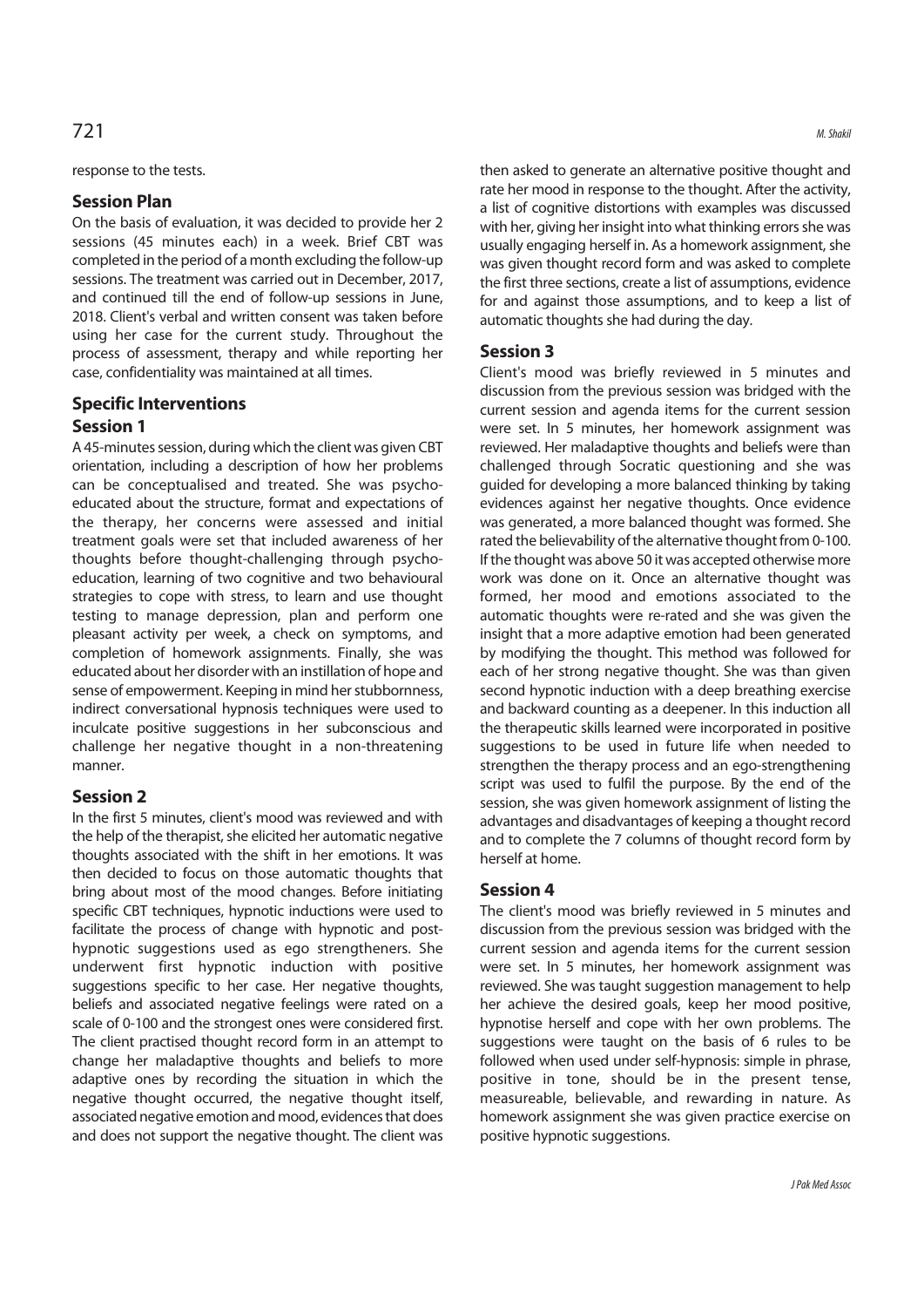Integration of hypnotherapy with brief cognitive behaviour therapy (CBT) for treatment of depression  $722$ 

## **Session 5**

Client's mood was briefly reviewed in 5 minutes and discussion from the previous session was bridged with the current session and agenda items for the current session were set. In 5 minutes, her homework assignment was reviewed. The therapist then started teaching her behavioural activation strategies, including introduction of new pleasant activities and learning of active coping skills to alleviate her stressors. She was taught the 'SOLVED' technique for effective problem-solving where  $S =$  selecting a problem,  $O =$  opening mind to all solutions,  $L =$  listing the pros and cons of each solution,  $V =$  verifying the best solution,  $E =$  enacting the plan and  $D =$  deciding if the plan worked. At the end of the session, she was given homework assignment to list the activities needed to improve her situation and to create a schedule of new activities to be performed. Integration of hypnosis with this technique was done through muscle relaxation and deep breathing techniques along with quick-trance techniques with positive suggestions.

## **Session 6**

After a 5-minute review of her mood in the preceding week, discussion from her previous session was bridged with the current session. The agenda items for current session were set and she was taught the 3-step self-hypnosis to become her own therapist. The first step was pre-sleep technique where she was taught a suggestion "every day in every way, I am getting better and better" which she had to repeat to herself for the following 7 days at night after going to bed just before falling asleep. In order not to fall asleep before giving suggestion to self, it was suggested to press each finger while giving suggestion and imagine herself getting better until she completed the suggestion 10 times. The second step was induction which required the pre-sleep technique to be continued along with it for another 7 days. In this step she was taught to hypnotise herself twice a day, staying in hypnosis for 2-3 minutes and then waking up. This was to be achieved by sitting in a chair comfortably with her back supported, focussing all attention effortlessly on a spot slightly above eye level. Three deep breaths were to be taken while staying in hypnosis for 2-3 minutes and counting down slowly from 10 to 1 and then waking up by counting 1-3. The third step to be done was of programmed suggestions in the third week along with the pre-sleep technique. Step 2 was not needed and was to be replaced with step 3 for which a 3x5 card was needed on which suggestion prepared for self was to be written. Again, a spot was to be chosen slightly above the eye level, holding the card in front of the spot and reading the suggestion 3 times before dropping the card, closing the eyes and taking 3 deep breaths counting backward from 3 to 1. The suggestion was to be allowed to repeat in the subconscious over and over again while imagining it. After 2-3 minutes, she was to open the eyes after count from 1 to 3.

## **Session 7**

In this session she was guided towards effective use of imagery for relaxation and pleasant feeling. At first, imagery was introduced to her explaining how pleasant images can actually change physical and emotional state. Secondly, she identified the desired outcome to decrease sadness, increase attention and concentration. Third, she was asked to develop an image or scene. She was asked to select a powerful image as it is critical to the success of this technique.

Fourth, to increase vividness of the image, she was asked to explore as many senses as possible, increasing the details of her experiences. As step five, she was asked if she noticed any changes after the imagery exercise and it was repeated until she reported skill understanding and benefit. In step six, she was asked to identify the situations where imagery might be appropriate. Finally, she was asked to continue the practice outside the session. She was given homework assignment that encouraged application of imagery to situations where she might feel stress or feel that the imagery might be beneficial.

#### **Session 8**

The last session of brief CBT was spent recalling and reviewing all the different cognitive and behavioural skills learnt in the preceding sessions. As it was the end of the treatment, she anticipated possible stressors, relapse symptoms and further plan which included the tools she might use for particular stressor or symptom, situations where she might need to consult the therapist again, and a functional assessment to identify future problematic situations. She vocalised and problem-solved concerns about functioning outside the treatment. The discussions reduced her anxiety and allayed fears she had about ending a therapeutic relationship.

#### **Treatment Outcome**

At the time of reporting this case study, the client was in the follow-up phase where she was being assessed to determine her current level of functioning through GAFS. Results indicated that she was back to her level of functioning prior to depression. After only 3-4 sessions, she was better able to control her negative thoughts and had started generating alternative positive thoughts. Within this short period of time, she rated her depression to decrease to 40% from 90% initially, and from 'extremely high' to 'normal' by the end of the 7th session as assessed by BDI. She reported improved attention and concentration, was feeling more energetic and had started taking interest in